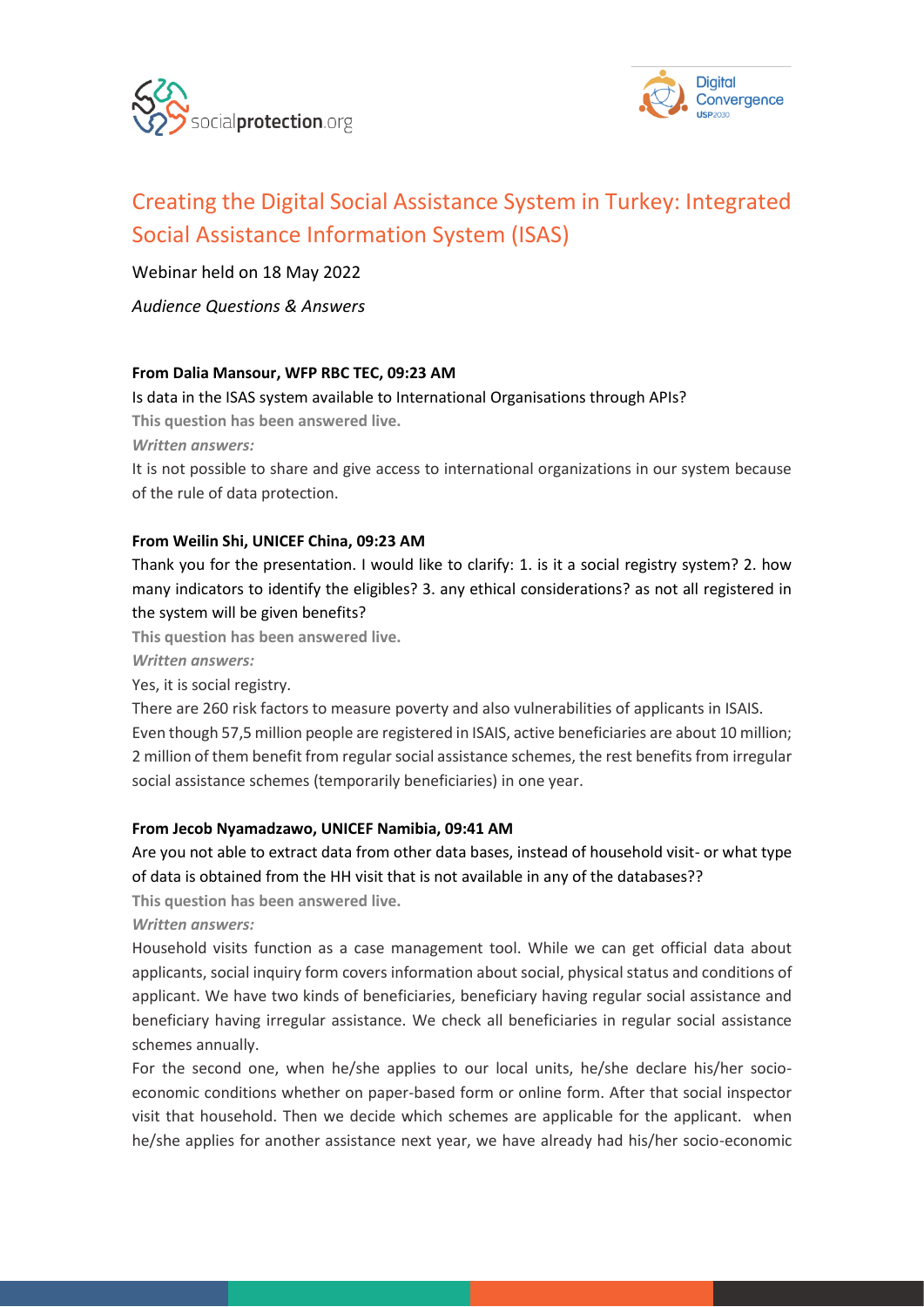



conditions. We don't need to visit him/her again, but if there are big changes in his/her socioeconomic conditions, we need to visit him/her again.

#### **From Muhammad Shahzad 09:43 AM**

Please can you guide me about finding of financial status of any applicant to select as eligible candidate???

*Written answers:*

There is a scoring formula in our system to determine eligibility of applicants. This formula includes 260 indicators. Having only 1/3 of minimum wage is one of the main criterion to be eligible beneficiaries. Besides this one, there are many vulnerability indicators to evaluate applicant's socio-economic situations.

#### **From Youssef Zaarour 09:46 AM**

## Do you also assign a social security identification number to each citizen number?

*Written answers:*

Yes. Social security system has been established in 1946. That's why everyone, who was/are in employment, must have a social security number.

#### **From Mengisto Opoku Akowuah 09:56 AM**

1. Is the mode of application online or paper based?

2. Are there always funds to cater for new beneficiaries of the social assistance programme?

3. Has there been any instance of corruption or fraud or extortion among institutions that pay the beneficiaries? and what was the penalty (ies)?

**This question has been answered live.**

*Written answers:*

1- All process of application and delivery are on online. (But applicants may fill in registration (application) form on paper too).

2- Yes. Social assistance is a social right supported by legal codes. If eligible, everyone has right

to get social assistance. Government is responsible to create additional fund if needed.

3 – Social assistance system is centralised in Turkey.

#### **From Weilin Shi, UNICEF China, 10:00 AM**

if beneficiaries no longer eligible, will their data be removed from the registry system? **This question has been answered live.** *Written answers:* No, he/she is still in ISAIS.

#### **From Jecob Nyamadzawo, UNICEF, Namibia 10:05 AM**

At what cost was the system developed and deployed. Also kindly provide some insights on impacts- interms of savings made from elimination of duplications, if any?

**This question has been answered live.**

*Written answers:*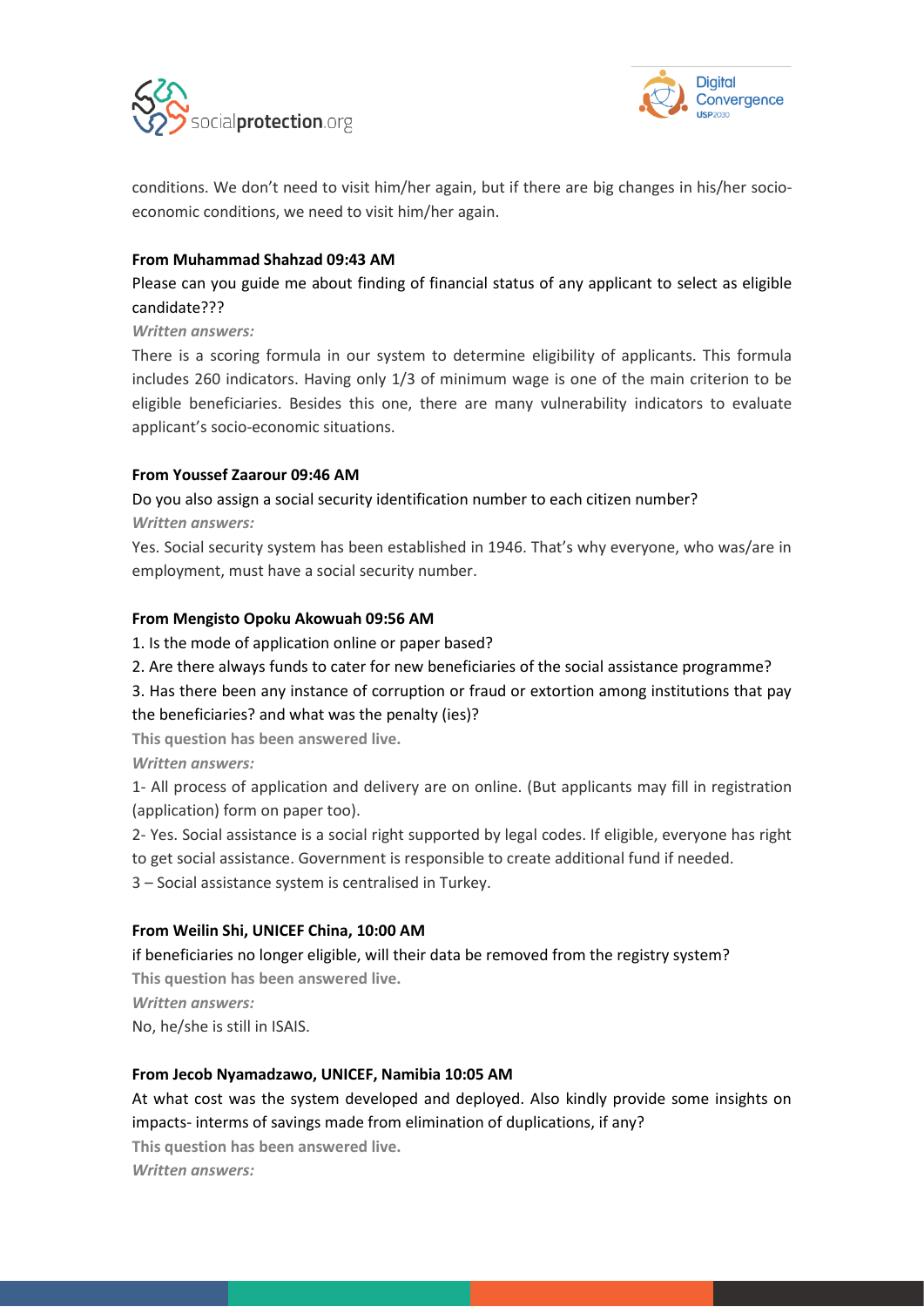



#### It is difficult to calculate system cost.

Duplication is not possible because everyone has unique national identity number. In ISAIS this number is used.

### **From Syed Mustafa, GIZ PK, 10:20 AM**

thank you for a very insightful presentation and certainly much to explore and be inspired from. one question: is data collected from private companies?

**This question has been answered live.**

*Written answers:*

No, but there is one exception in Covid-19 pandemic. It is for electricity bill support for poor people.

#### **From Marco Schaefer 10:29 AM**

this is a highly relevant presentation! It would be interesting to get an indication of a) the investment costs to build up the system and b) its annual running costs (in US\$).

**This question has been answered live.**

*Written answers:*

It is difficult to calculate system cost and annual cost.

### **From Muhammad Shahzad 10:32 AM**

If one applicant is selected for the current year for the financial assistance, then what will be the next year, Either their assistance continued based on previous data or your organization collected fresh data every year for finding financial status of applicant??

According to my opinion, every year data must be refreshed, because financial status of applicant could be changed during the year...

**This question has been answered live.**

*Written answers:*

We have two kinds of beneficiaries, beneficiary having regular social assistance and beneficiary having irregular assistance. We check all beneficiaries in regular social assistance schemes annually.

For the second one, when he/she applies to our local units, he/she declare his/her socioeconomic conditions whether on paper-based form or online form. After that social inspector visit that household. Then we decide which schemes are applicable for the applicant. when he/she applies for another assistance next year, we have already had his/her socio-economic conditions. We don't need to visit him/her again, but if there are big changes in his/her socioeconomic conditions, we need to visit him/her again.

#### **From Muhammad Shahzad 10:44 AM**

Either Your organization just only give assistance to the individuals, or you also provided some microfinancing schemes to grew up individual financial status so that next time he/she will not act as assistance receiver, but he/she act as assistance giver to needy peoples… *Written answers:*